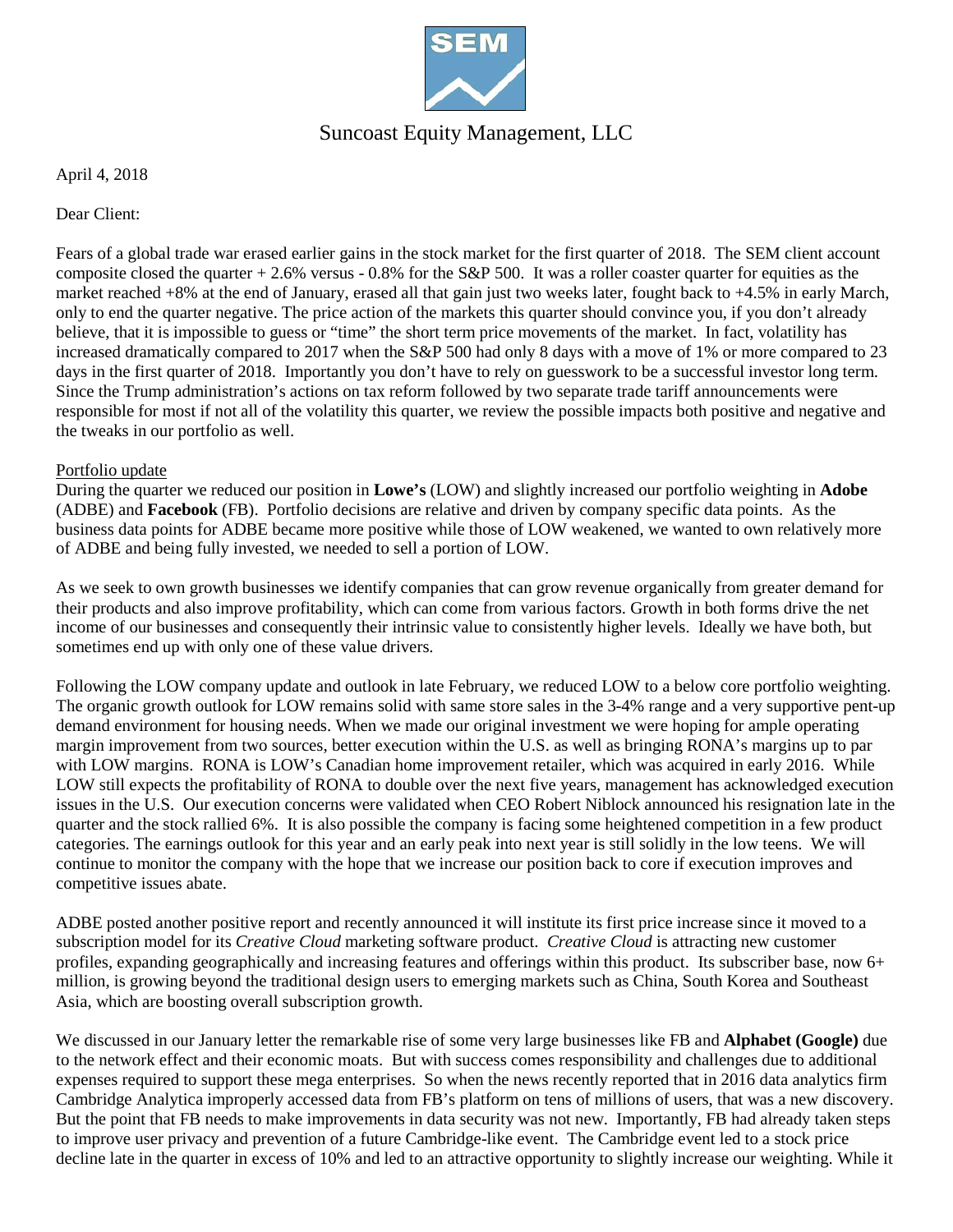is possible FB will incur some user loss from its base of 1.4 billion daily active users, we believe the value of the network in the world's largest social media community will remain very strong. Despite previous events like inaccurate statistics on ad impressions and inappropriate content being displayed, active daily users have grown from 54% to 66% and the number of users has grown five-fold since 2010. We therefore believe it is unlikely a new network would emerge to replace FB and even if it did it might face similar growing pains.

Data protection, privacy and transparency are understandably very critical issues. As users of FB value the platform to stay in touch with others including family, friends and colleagues on a global scale, would they pay a monthly fee to get a "better experience" with less intrusiveness? Could we possibly see FB initiate a subscriber fee in the future to better serve and protect the direct needs of its users? The path could be similar to how TV originated as a free service supported by advertising in the 1940s and later evolved into users paying cable subscriptions and now Netflix subscriptions. It can start out to be a low fee, similar to the 99 cents Apple charges many users monthly for cloud storage fees. What would 2 billion monthly FB users pay for FB? In the U.S. the average cable subscriber pays over \$100 per month and Netflix adds another \$10+. With 2 billion users, if FB decided to charge \$1 year per user then gradually raised it to \$5 per user per month, subscription revenue could begin at \$2 billion and grow to \$120 billion, compared to FB's current run rate of \$50 billion in annual revenues.

## The Good, Bad and the Trump!

While the market may have risen early in the year as companies gave a positive read on how corporate tax reform would impact their bottom lines, it gave it all back and went negative as President Trump set in motion a second round of trade tariffs aimed at China. As we welcome the reduction in corporate tax rates to a more competitive global level, we are hoping cooler heads will prevail and we won't get embroiled in a major trade war that would likely lead to a slowdown in economic confidence/growth, rising prices and less shared global innovation.

The first announcement came in early March as part of Trump's "America First" plan, where he announced penalty tariffs of 25% on imported steel and 10% on aluminum, all under the guise that it threatened national security. He lobbed an even bigger threat on March 22 of an additional 25% tariff of \$50-\$60 billion on imports (roughly 10% of the \$500+ billion imported from China last year) and tighter restrictions on acquisitions and technology transfers again aimed mostly at China. Regarding the steel and aluminum tariffs, the Trump administration has dialed back some of the proposal by telling Congress that the European Union, Australia, South Korea and other nations would join Canada and Mexico in gaining an initial exemption. China said it would retaliate and immediately announced it may raise some tariffs on U.S. pork, aluminum and other imports, which make up about \$3 billion of goods. We will continue to monitor the early stages of a possibly escalating trade war with no ability to predict the outcome and evaluate the developments as they unfold.

Tax reform lowered the corporate tax rate in the U.S. to 21% from 35%. During the first quarter, company managements shared the positive calculations and what it means for their business' net income. As analysts adjusted their earnings estimates accordingly, we share the before and after outlooks:

| <b>2018 Earnings Growth Estimates</b> |                        |                     |  |  |  |
|---------------------------------------|------------------------|---------------------|--|--|--|
|                                       | at December 31st, 2017 | at March 31st, 2018 |  |  |  |
| <b>SEM</b>                            | 12.8%                  | 18.4%               |  |  |  |
| <b>S&amp;P 500</b><br>Per Reuters     | 8.7%                   | 13.6%               |  |  |  |

In the table above the earnings estimates at December  $31<sup>st</sup>$  are pre tax reform, while the March  $31<sup>st</sup>$  estimates include management and analysts' estimates after factoring in tax reform. While managements do the best they can to estimate and then the analysts of *Wall Street* interpret, we can conservatively assume there may be a little optimism in these numbers. Regardless, a lower tax rate will have a very positive impact on earnings.

Due to tax reform, we made an earlier than normal commitment to add 2019 earnings estimates to our worksheets. We usually add estimates for the upcoming year to our spreadsheets in the late summer to early fall, as the market is forward looking and as the path of the economy going into the following year starts to take shape. Our reason for adding 2019 now is to observe the ebb and flow of changes as a result of tax reform's impact. A first look has our earnings growth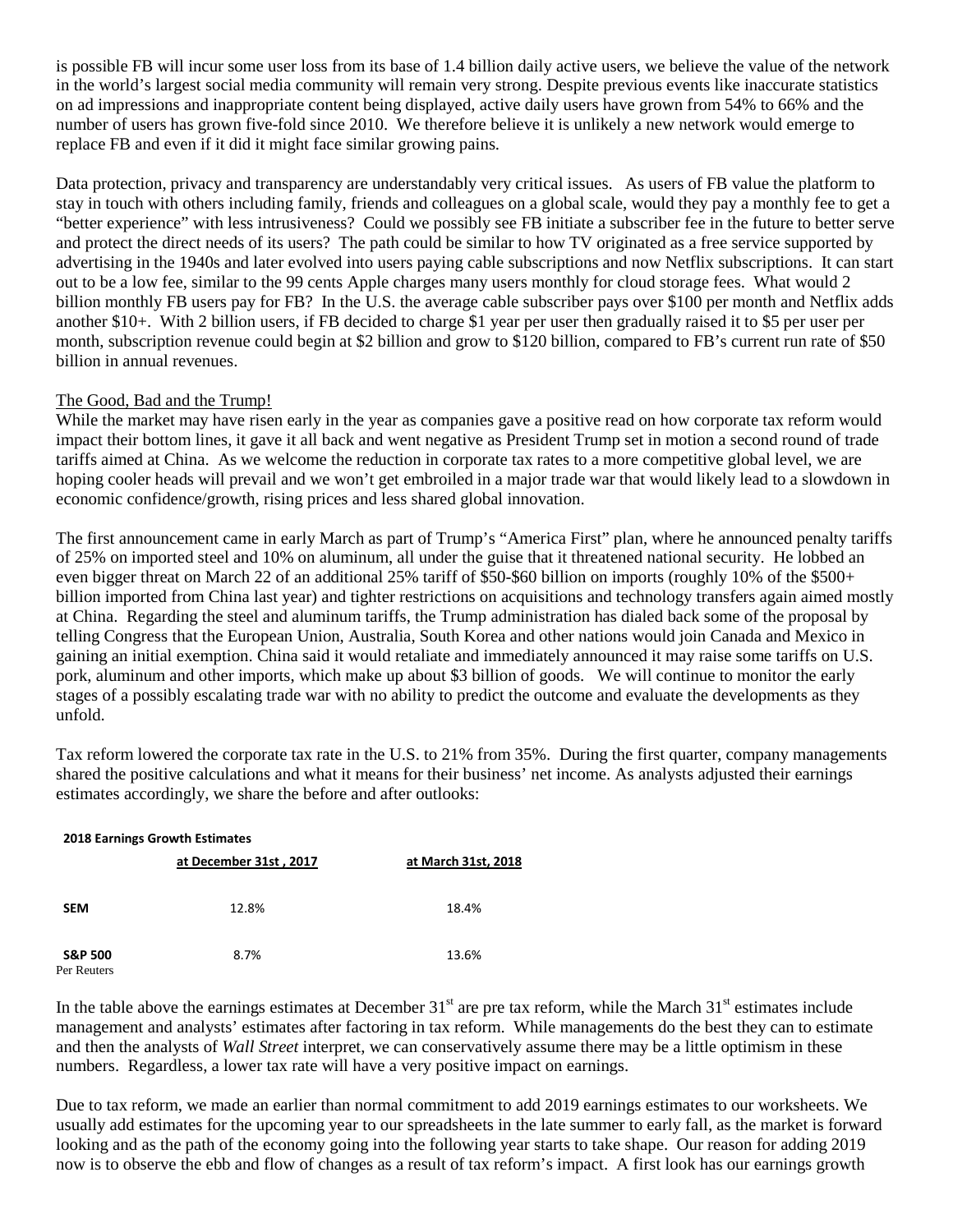going back to a more normal pattern of  $+12\%$  and  $+7\%$  for the S&P 500, implying our historical pattern of earnings growth in the low double digits at a level of 30% to 50% higher than the market.

Tax reform has a permanent positive impact on the intrinsic value of our companies until it doesn't, or when it is potentially legislated away by a future administration. As such, we would quantify that lower corporate taxes will add about a year's worth of normalized growth to the intrinsic value of our companies. While the timing is debatable of the stock market's recognition of tax reform, it is our experience that the market looks ahead and not in the rearview mirror. With continued economic strength and a boost from tax reform supporting higher levels of intrinsic value for our companies, we believe our portfolio is at fair value with attractive growth prospects.

### Spring ahead!

Toys "R" Us made it official and filed for bankruptcy. The company was ruined by a balance sheet stacked with debt, courtesy of Bain Capital taking the company private in 2005 and the changing retail landscape or the way consumers buy toys for their children. A few journalists applied ink to paper (or the internet) to lament the loss of the Toys "R" Us shopping experience or the tradition of taking their children to the store. Yes, it's not the first lost tradition and it will not be the last either. Does anyone else remember as a kid looking through every page of the Service Merchandise store catalog trying to convince mom and dad to buy all the things we wanted for Christmas and ranking them accordingly? Or fast forward to today, how about going to the shoe store in the mall to try on new running shoes and make sure they're comfortable versus buying shoes directly from **Nike (NKE)**? At NKE direct to consumer sales grew 18% this quarter against a backdrop of global revenue growth of 6%.

Of course one can miss those simpler times and traditional shopping experiences. Some have taken it a step further asking if we are becoming robots, influenced by social media manipulation (fake news) and lost traditions. While traditions hold great memories and some are indeed lost, new ones are discovered and begin. With any new technology, positives and challenges abound. As I strived towards a better living to find work that supported my passion and skill set, I moved away from the place I grew up 25 years ago and had to leave family and friends behind. That was not easy and it was before there was Facebook. Services like Facebook have allowed us to stay connected to our families and reconnect with old friends. So for all the apparent "evil" cited by some journalists and others…the good does indeed lie underneath.

Even though the progress of mankind is inherently uneven, it has over time been nothing short of positive. Warren Buffett noted in his recent shareholder letter that "In 100% of the 43 ten-year periods since we took control of Berkshire, years with gains by the S&P 500 exceeded loss years." Likewise over our life-long journey of saving and investing we will live through many economic events. When Britain voted to leave the European Union in June 2016, that event caused immediate uncertainty and cast a dark cloud over global economic growth. Nearly two years later it is in the rearview mirror and barely a memory as not only has U.S. economic growth been solid but so too for the U.K where the number of people working stands at a record high. Back at home, February durable goods (products designed to last 3+ years like industrial robots and refrigerators) rose 3.1% which was the largest gain since June 2017. While we have our concerns and hope that an international trade war does not escalate, we know businesses will adjust and persevere.

The earnings outlook for 2018 for our portfolio companies looks robust, in part because of tax reform. We will continue to execute the **SEM-DIS** (Disciplined Investment Process) for relative value and selection. We thank you and are grateful for your confidence.

Sincerely,

Donald R. Jowdy **Amy Lord, CFA** 

**Don Amy**

President Senior Vice President